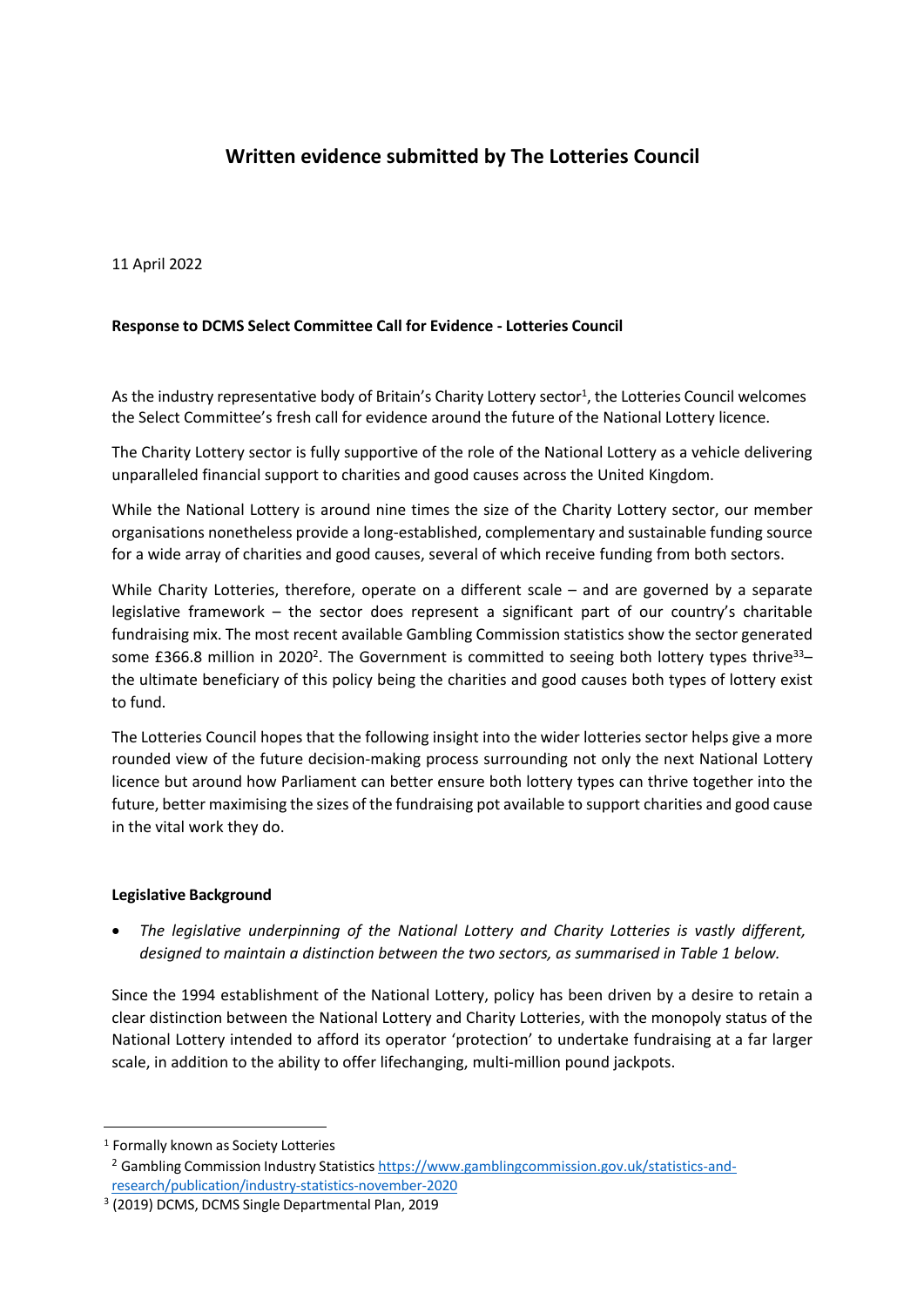## Table 1

|                                            | <b>Small Charity Lotteries</b>                                                                            | <b>Large Charity Lotteries</b>                                                                | <b>The National Lottery</b>                                                                                                                          |
|--------------------------------------------|-----------------------------------------------------------------------------------------------------------|-----------------------------------------------------------------------------------------------|------------------------------------------------------------------------------------------------------------------------------------------------------|
| Legislation                                | Gambling Act 2005                                                                                         | Gambling Act 2005                                                                             | National Lottery Act<br>1993, 2006                                                                                                                   |
| Regulatory/<br>Licensing                   | Requires registration<br>with the local authority<br>in the area where its<br>principal office is located | Regulated by the<br><b>Gambling Commission</b>                                                | Regulated by the<br><b>Gambling Commission</b>                                                                                                       |
| Sales per draw                             | Maximum £20,000                                                                                           | Maximum £5m                                                                                   | Unlimited                                                                                                                                            |
| Prize per draw                             | Maximum £25,000                                                                                           | Maximum £25,000 or<br>10% of the proceeds up<br>to £5m (ie £500,000),<br>whichever is greater | Unlimited (varies across<br>game type and depends<br>on size of draw) with the<br>highest jackpot being<br>£170million                               |
| Annual sales                               | Maximum £250,000                                                                                          | £250,000 $-$ £50m                                                                             | Unlimited                                                                                                                                            |
| Percentage return<br>to good causes        | 20% minimum                                                                                               | 20% minimum;<br>44% average for all large<br><b>Charity Lotteries</b>                         | No minimum (varies<br>across type of game,<br>average 25% from 1994-<br>present;<br>draw-based games<br>highest, scratchcards<br>lowest at 5 to 10%) |
| <b>Direct Tax</b>                          | None                                                                                                      | ELMs pay corporation<br>tax and charities pay<br>irrecoverable VAT                            | Lottery Duty - 12% of<br>sales proceeds                                                                                                              |
| Regulation on<br>marketing<br>expenditure  | Monitored by the<br><b>Gambling Commission</b><br>(35% cap removed by<br>Gambling Act 2005)               | Monitored by the<br><b>Gambling Commission</b><br>(15% cap removed by<br>Gambling Act 2005)   | Minimum set in licence                                                                                                                               |
| Regulation on<br>investment<br>expenditure | N/A                                                                                                       | Monitored by the<br><b>Gambling Commission</b>                                                | Minimum set in licence                                                                                                                               |
| Geographical<br>coverage                   | <b>Great Britain (excludes</b><br>Northern Ireland and Isle<br>of Man                                     | <b>Great Britain (excludes</b><br>Northern Ireland and Isle<br>of Man                         | UK and Isle of Man                                                                                                                                   |

In contrast to the liberal regulatory approach shown toward the National Lottery, the Charity Lottery sector is more heavily regulated.

Falling under the auspices of the 2005 Gambling Act, Charity Lotteries are subject to annual turnover limits and per draw limits, while top prizes are capped at £25,000 or 10% of draw revenue – whichever is greater. Theoretically, the top prize of a large Charity Lottery is, therefore, £500,000. In practice, the restrictive nature of the limits imposed means the actual top prizes offered by operators tend to be significantly lower, due to operator concern at inadvertently falling foul of legislative requirements which could lead to censure by the Gambling Commission.

Additionally, Charity Lotteries must deliver a statutory minimum of 20 percent of each ticket to good causes. In another contrast to the National Lottery Act, which permits the National Lottery to operate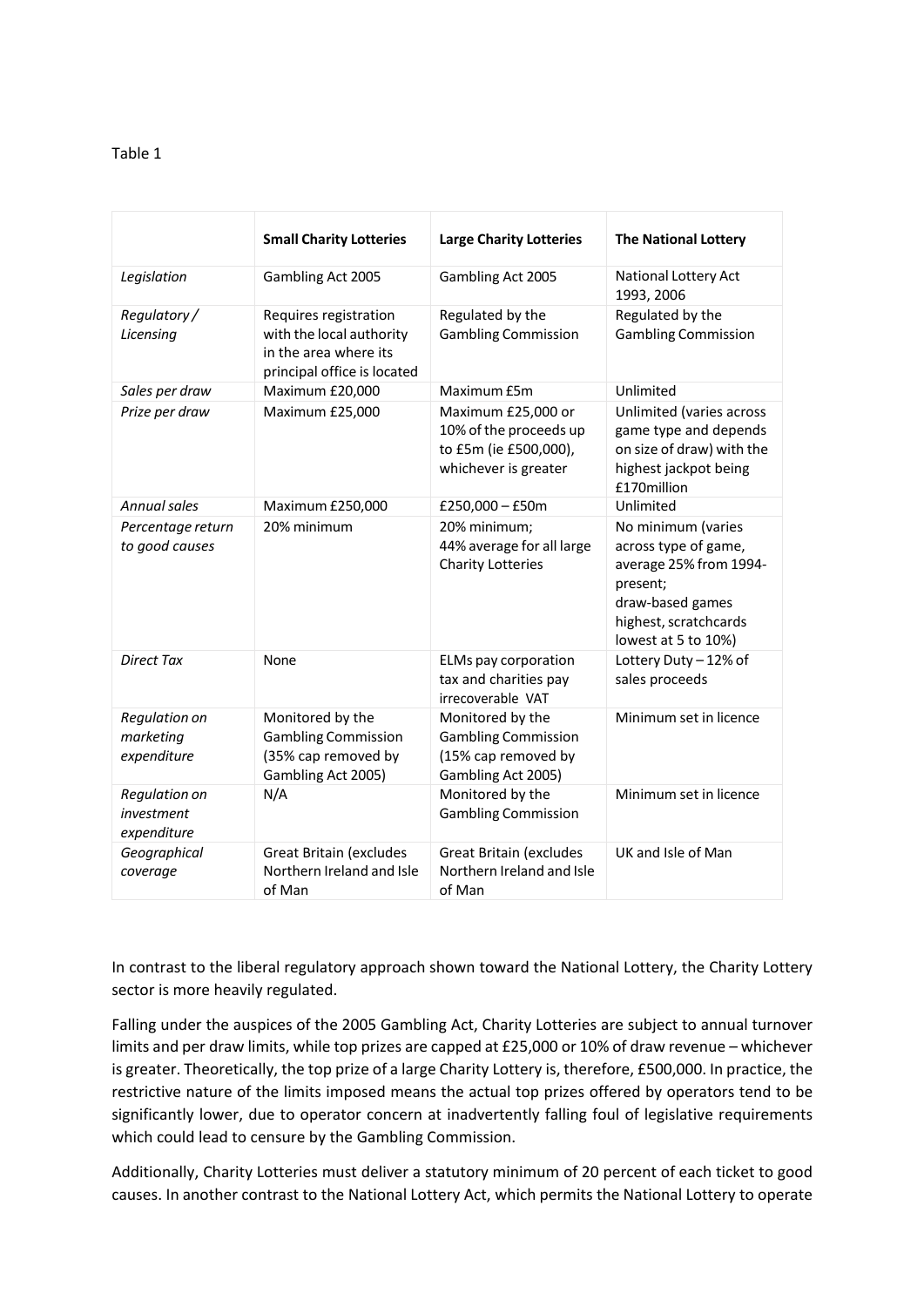across the UK, the Gambling Act limits Charity Lotteries to operate only in Britain.

# **Complementing rather than Competing**

Following extensive consultation, in 2020 the Government passed into law changes to the sales limits governing large Charity Lotteries. The annual sales limit was increased from £10 million to £50 million per licence, while the per draw limit was increased from £4 million to £5 million.

These changes have been universally welcomed by the Charity Lottery sector and by supported charities. Industry analysis from the Lotteries Council<sup>4</sup> and People's Postcode Lottery (Britain's biggest External Lottery Manager)<sup>5</sup> demonstrates that just 18 months into their operation, these important reforms are already proving successful in the key areas identified by Government.

The reforms have lowered operating costs by reducing the number of gambling licences many operators require, while removing some of the cumbersome bureaucracy that accompanies holding multiple licences. As a positive outcome of these reduced administrative costs, several lotteries have already increased their per-ticket percentage contribution to good causes. Other operators report they will soon follow suit once they have concluded the complex process associated with rolling multiple annual operator licences back into one.

On 1<sup>st</sup> March 2022, DCMS published<sup>6</sup> its one year review of charity lottery sales and prize limits. The department stated that:

*"…the increased limits are bedding in well and are beginning to have the intended effect of allowing the society lotteries sector to grow and return more to good causes, whilst also maintaining the unique position of the National Lottery."*

The Lotteries Council welcomes this positive early recognition that the changes have proven to be positive, while again confirming the sector has no discernible impact upon the National Lottery.

We are, however, disappointed and somewhat perplexed that the review went on to conclude that it is "too soon to reach any firm conclusions on the impact of the changes, especially during a time that *the effect of the Covid pandemic has made any evaluation more difficult"* and that no additional reform would be considered at present, despite longstanding Government support for such a move.

As welcome as the 2020 Society Lottery reforms are proving, they fell short of sector demands to increase annual sales limits to  $£100$  million – the option backed at the time by the Gambling Commission and the Government itself, which cited the £100 million limit as its 'preferred option' during DCMS's extensive public consultation on the matter<sup>7</sup>.

<sup>4</sup> Hitting the Jackpot: How Charity Lotteries and the National Lottery are complementary, not in competition. Published April 2021 [www.nfpsynergy.net](http://www.nfpsynergy.net/)

<sup>5</sup> We're Doing More: The impact of the 2020 charity lottery reforms on People's Postcode Lottery and the charities players support. Published August 2021. www[.](http://www.postcodelottery.info/)postcodelotter[y.i](http://www.postcodelottery.info/)nfo

<sup>6</sup> DCMS 12 month review [https://www.gov.uk/government/publications/review-of-society-lottery-sales-and](https://www.gov.uk/government/publications/review-of-society-lottery-sales-and-prize-limits?utm_medium=email&utm_campaign=govuk-notifications-topic&utm_source=6436a618-e1a2-4162-994a-e64a1c572d59&utm_content=daily)priz[e-](https://www.gov.uk/government/publications/review-of-society-lottery-sales-and-prize-limits?utm_medium=email&utm_campaign=govuk-notifications-topic&utm_source=6436a618-e1a2-4162-994a-e64a1c572d59&utm_content=daily)limit[s?](https://www.gov.uk/government/publications/review-of-society-lottery-sales-and-prize-limits?utm_medium=email&utm_campaign=govuk-notifications-topic&utm_source=6436a618-e1a2-4162-994a-e64a1c572d59&utm_content=daily)utm[\\_m](https://www.gov.uk/government/publications/review-of-society-lottery-sales-and-prize-limits?utm_medium=email&utm_campaign=govuk-notifications-topic&utm_source=6436a618-e1a2-4162-994a-e64a1c572d59&utm_content=daily)edium[=e](https://www.gov.uk/government/publications/review-of-society-lottery-sales-and-prize-limits?utm_medium=email&utm_campaign=govuk-notifications-topic&utm_source=6436a618-e1a2-4162-994a-e64a1c572d59&utm_content=daily)mail[&](https://www.gov.uk/government/publications/review-of-society-lottery-sales-and-prize-limits?utm_medium=email&utm_campaign=govuk-notifications-topic&utm_source=6436a618-e1a2-4162-994a-e64a1c572d59&utm_content=daily)utm[\\_](https://www.gov.uk/government/publications/review-of-society-lottery-sales-and-prize-limits?utm_medium=email&utm_campaign=govuk-notifications-topic&utm_source=6436a618-e1a2-4162-994a-e64a1c572d59&utm_content=daily)campaig[n=g](https://www.gov.uk/government/publications/review-of-society-lottery-sales-and-prize-limits?utm_medium=email&utm_campaign=govuk-notifications-topic&utm_source=6436a618-e1a2-4162-994a-e64a1c572d59&utm_content=daily)ovuk[-n](https://www.gov.uk/government/publications/review-of-society-lottery-sales-and-prize-limits?utm_medium=email&utm_campaign=govuk-notifications-topic&utm_source=6436a618-e1a2-4162-994a-e64a1c572d59&utm_content=daily)otifications[-t](https://www.gov.uk/government/publications/review-of-society-lottery-sales-and-prize-limits?utm_medium=email&utm_campaign=govuk-notifications-topic&utm_source=6436a618-e1a2-4162-994a-e64a1c572d59&utm_content=daily)opic&utm[\\_s](https://www.gov.uk/government/publications/review-of-society-lottery-sales-and-prize-limits?utm_medium=email&utm_campaign=govuk-notifications-topic&utm_source=6436a618-e1a2-4162-994a-e64a1c572d59&utm_content=daily)ourc[e=](https://www.gov.uk/government/publications/review-of-society-lottery-sales-and-prize-limits?utm_medium=email&utm_campaign=govuk-notifications-topic&utm_source=6436a618-e1a2-4162-994a-e64a1c572d59&utm_content=daily)643[6a6](https://www.gov.uk/government/publications/review-of-society-lottery-sales-and-prize-limits?utm_medium=email&utm_campaign=govuk-notifications-topic&utm_source=6436a618-e1a2-4162-994a-e64a1c572d59&utm_content=daily)18[-e1a2-](https://www.gov.uk/government/publications/review-of-society-lottery-sales-and-prize-limits?utm_medium=email&utm_campaign=govuk-notifications-topic&utm_source=6436a618-e1a2-4162-994a-e64a1c572d59&utm_content=daily) 416[2-](https://www.gov.uk/government/publications/review-of-society-lottery-sales-and-prize-limits?utm_medium=email&utm_campaign=govuk-notifications-topic&utm_source=6436a618-e1a2-4162-994a-e64a1c572d59&utm_content=daily) 994[a-e](https://www.gov.uk/government/publications/review-of-society-lottery-sales-and-prize-limits?utm_medium=email&utm_campaign=govuk-notifications-topic&utm_source=6436a618-e1a2-4162-994a-e64a1c572d59&utm_content=daily)6[4a1c](https://www.gov.uk/government/publications/review-of-society-lottery-sales-and-prize-limits?utm_medium=email&utm_campaign=govuk-notifications-topic&utm_source=6436a618-e1a2-4162-994a-e64a1c572d59&utm_content=daily)57[2d](https://www.gov.uk/government/publications/review-of-society-lottery-sales-and-prize-limits?utm_medium=email&utm_campaign=govuk-notifications-topic&utm_source=6436a618-e1a2-4162-994a-e64a1c572d59&utm_content=daily)5[9&u](https://www.gov.uk/government/publications/review-of-society-lottery-sales-and-prize-limits?utm_medium=email&utm_campaign=govuk-notifications-topic&utm_source=6436a618-e1a2-4162-994a-e64a1c572d59&utm_content=daily)t[m\\_](https://www.gov.uk/government/publications/review-of-society-lottery-sales-and-prize-limits?utm_medium=email&utm_campaign=govuk-notifications-topic&utm_source=6436a618-e1a2-4162-994a-e64a1c572d59&utm_content=daily)conten[t=d](https://www.gov.uk/government/publications/review-of-society-lottery-sales-and-prize-limits?utm_medium=email&utm_campaign=govuk-notifications-topic&utm_source=6436a618-e1a2-4162-994a-e64a1c572d59&utm_content=daily)aily

<sup>7</sup> DCMS (2018) Consultation on Society Lottery Reform. June 2018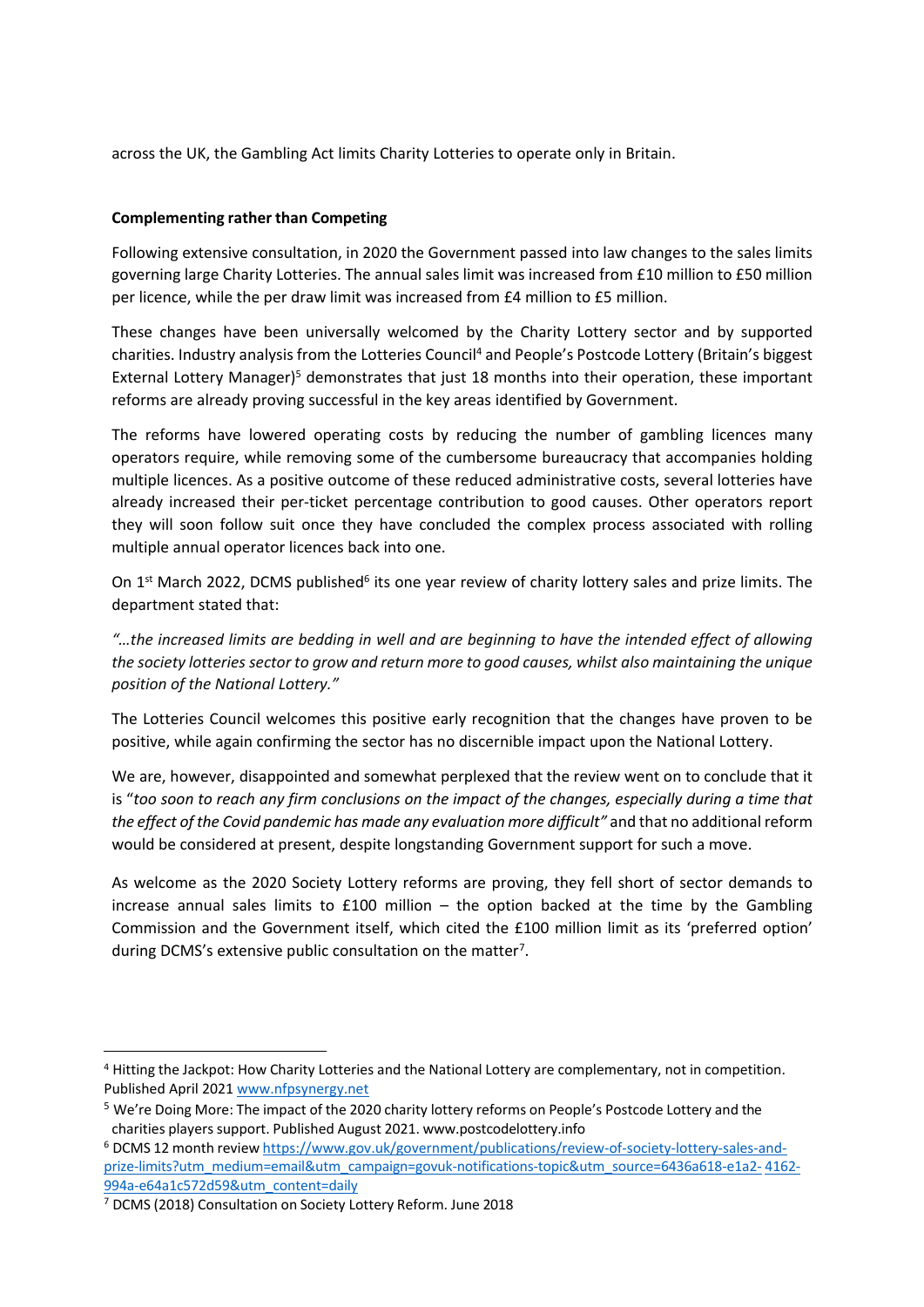The principal reason cited for the Government previously backing a two-stage process was concern that Charity Lotteries could negatively impact the National Lottery, despite the absence of any evidence to support such a hypothesis.

Despite Charity Lotteries funding a number of the same good causes as that of the National Lottery, current operator, Camelot hastended to adopt an oddly hostile attitude to oursector, claiming Charity Lotteries somehow threaten sales and funding to good causes. During the previous Select Committee inquiry on Charity Lotteries, Camelot took to quoting from a single piece of evidence – a report by Frontier Economics – which apparently supports its view. Tellingly, Camelot have never been willing to publish this report.

Nonetheless, these damaging and baseless assertions do persist in some quarters – most recently before the Select Committee on 1<sup>st</sup> March 2022, as part of the current National Lottery inquiry. In response to pointed questions on the impact of larger Charity Lotteries on the National Lottery by Kevin Brennan MP, Dr Darren Henley OBE (Chief Executive, Arts Council England, and Chair, National Lottery Forum) and David Knott (Chief Executive, National Lottery Community) continued to state – without evidence – that 'umbrella' Charity Lotteries do pose a threat to the National Lottery.

What is *actually* clear from the substantial body of publicly available evidence – again confirmed by DCMS in March 2022 – is that Charity Lotteries have no discernible impact upon National Lottery sales or return to good causes.

The Gambling Commission has itself investigated the matter on three separate occasions. In February 2017, an update of the Commission's 2012 and 2015 work found the same conclusion as the earlier studies – namely, that there is "no statistically significant effect of Charity Lotteries affecting National Lottery sales."<sup>8</sup>

The Gambling Commission's 2017 advice to DCMS also concluded that: "our position remains that on our assessment of the evidence available, there has not yet been a significant impact on the National Lottery from [umbrella lottery] schemes."<sup>9</sup>

In addition to the above investigations, official Gambling Commission statistics demonstrate that, overall, the National Lottery and large Charity Lottery sales have grown in tandem for over a decade.

Two notable dips in National Lottery sales during this period are highlighted in Graphic 1, alongside the likely reason for these anomalies - neither of which can reasonably be linked to competition from Charity Lotteries. Strikingly, Graphic 1 also puts into perspective the gulf in size of the two sectors. As noted, the National Lottery is some nine times larger than all other large-scale Charity Lotteries put together.

It is now the case that both Sales and Return to Good Causes for the National Lottery and Charity Lotteries are each at record levels.<sup>10</sup>

<sup>8</sup> Gambling Commission (2017), 'Review of Charity Lotteries advice'. October 2017.

<sup>9</sup> Gambling Commission (2017), 'Review of Charity Lotteries advice'. October 2017.

<sup>&</sup>lt;sup>10</sup> Gambling Commission Industry Statistics [https://www.gamblingcommission.gov.uk/statistics-and](https://www.gamblingcommission.gov.uk/statistics-and-research/publication/industry-statistics-november-2020)researc[h/](https://www.gamblingcommission.gov.uk/statistics-and-research/publication/industry-statistics-november-2020)publication[/](https://www.gamblingcommission.gov.uk/statistics-and-research/publication/industry-statistics-november-2020)industry[-s](https://www.gamblingcommission.gov.uk/statistics-and-research/publication/industry-statistics-november-2020)tatistic[s-](https://www.gamblingcommission.gov.uk/statistics-and-research/publication/industry-statistics-november-2020)novembe[r-](https://www.gamblingcommission.gov.uk/statistics-and-research/publication/industry-statistics-november-2020)2020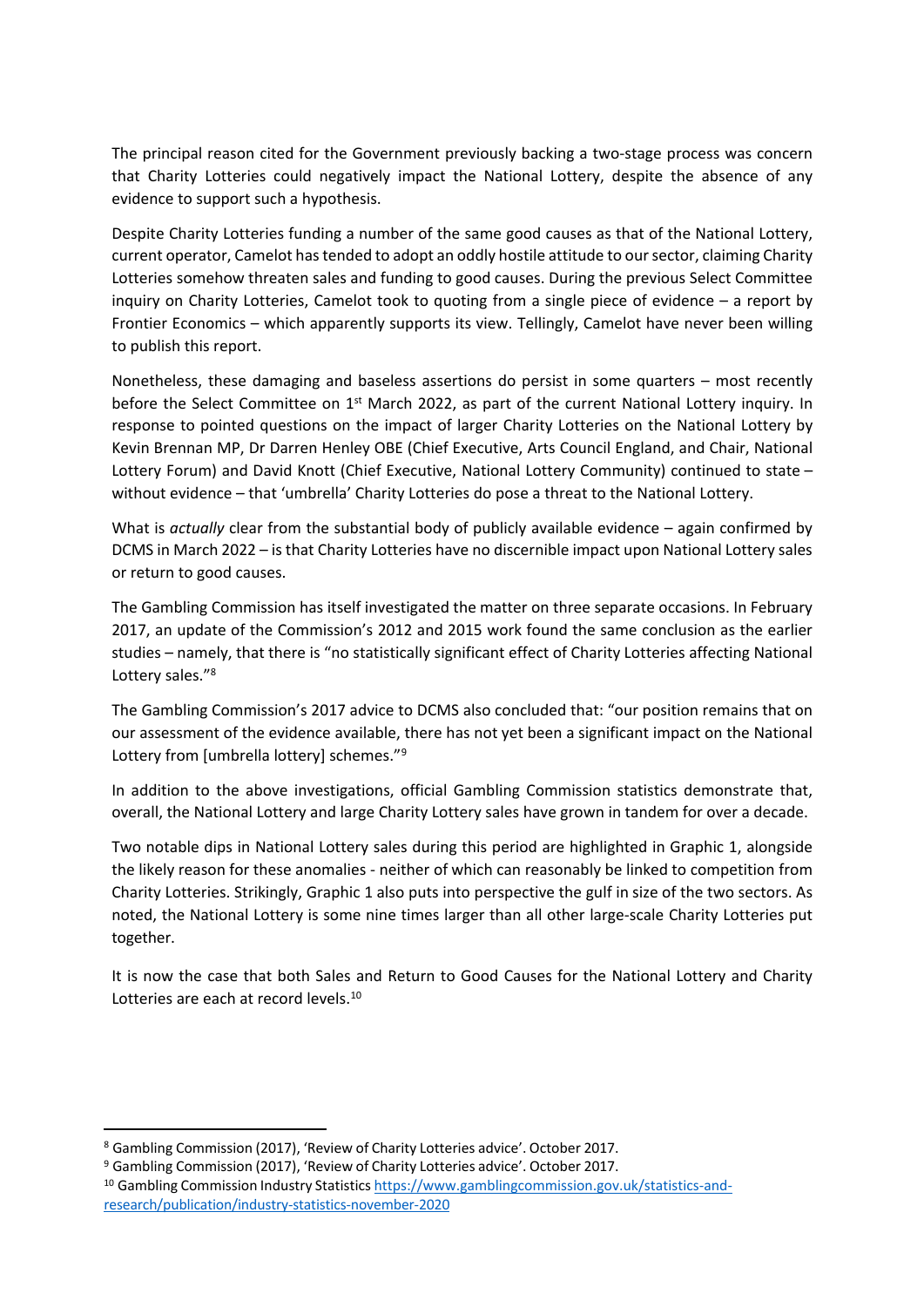



Total sales for the National Lottery (NL) and large society lotteries (LSL), over time - financial year ending 31 March Source: Gambling Commission Industry Statistics

#### **Legislative constraints holding back the Charity Lottery sector**

 *Bureaucratic constraints around annual sales limits and a failure to reform the restrictive link between charity lottery prize and sales limits hamper charitable fundraising. Meanwhile, the rise of unregulated Prize Draws poses a threat to Charity Lotteries and the National Lottery.*

Despite it being clear that both sectors are thriving in tandem  $-$  just as Government wants them to  $$ and that the Charity Lottery sector does not threaten the hegemony of the National Lottery, the continued bureaucratic burden facing Charity Lotteries continues to restrict the overall ability to maximise the size of the lotteries-driven funding pot available to good causes.

In respect of Prize Draws, the unregulated expansion of these games poses a threat to Charity Lotteries and the National Lottery alike.

#### Annual Sales Limits

Just like the £10 million annual sales limit before it, the current £50 million annualsales limit will again begin to restrict the amounts that many can be raised for good causes, as individual lotteries will again be faced with the rising administrative costs associated with a return to multiple licences and the bureaucratic requirements around each – all costs which detract from their ability to maximise their returns to good causes.

Given that it took over 10 years to see the partial 2020 reforms delivered, we urge the committee to recognise the benefit to good causes of 'futureproofing' the Charity Lottery sector now. A £100m annual sales limit – coupled with an increased £10m draw limit – would provide charities greater certainty and continued opportunity to access vital funds further into the future.

A £100 million annual sales limit was backed by the Government, the Gambling Commission and the Charity Lottery sector. Moreover, it continues to be supported by the Institute of Fundraising, over 90 major British charities and politicians from across the political spectrum – including current and former Cabinet Ministers.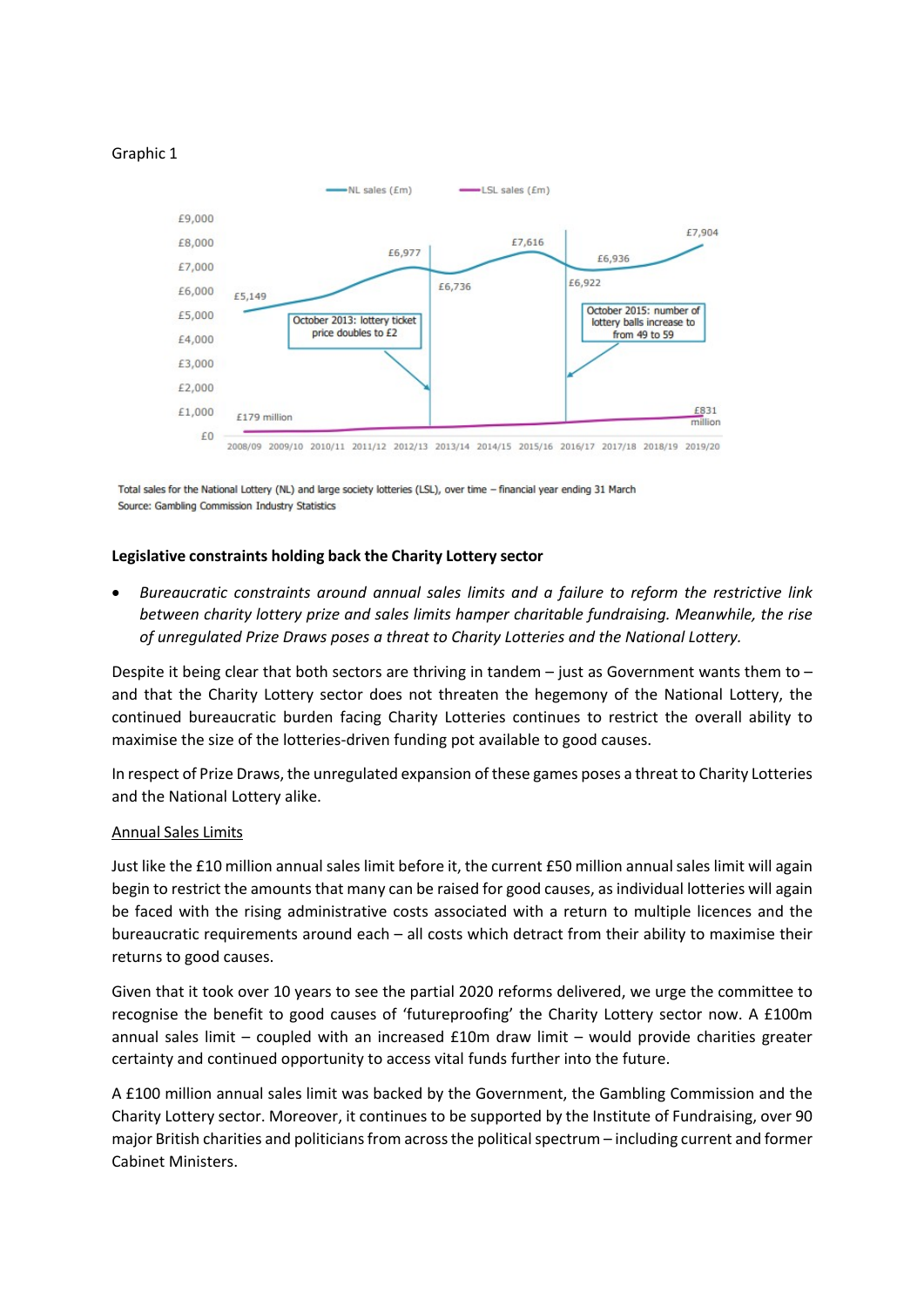## Decoupling Prize Limits from Sales Limits

The Lotteries Council advocates removal of the 'ten percent rule' which states that the maximum prize cannot be more than 10 percent of the value of tickets in the draw. Instead, we propose that the market set its own limit up to a maximum prize limit of £500,000 – the current theoretical maximum – regardless of the number or value of tickets in a draw.

In its advice to the Government over several years, the Gambling Commission has defended the 10% rule and recommended that it should continue, stating no more than, "we continue to recommend that … the prize percentage limit remains the same (10% of individual draw proceeds)." In framing their advice, the Commission was required to ensure that "reform should not jeopardise the position of the National Lottery and its returns to good causes".

Our proposal meets the Commission's objectives of keeping the "life-changing" prize space for the National Lottery. Maximum prizes would be no higher than is currently legally possible, but discretion to increase a maximum prize to £500,000 would sit with the charity lottery, allowing them more flexibility to boost sales where they felt necessary by increasing the maximum prize. Greater sales mean a greater return to good causes.

The other limitations on a Charity Lottery's operation – namely per draw sales limits (whether £5 million or £10 million), the 20% return legally required to be returned to good causes, and the need to cover operating costs, in any event act as a brake on Charity Lotteries offering excessive large prizes. However, The Lotteries Council believes that each individual lottery is best placed to manage this up to the proposed £500,000 limit.

#### Prize Draws

Our member organisations are increasingly concerned by the growing prevalence of Prize Draws which, in contrast to the not-for-profit fundraising carried out by lotteries, operate on a commercial basis, unregulated by British gambling legislation.

Given that the Select Committee's inquiry seeks to shape the basis of the next National Lottery licence in ten years' time, we believe that the continued growth of the for-profit Prize Draw sector in its current form poses a threat to the fundraising capability of Charity Lotteries and the National Lottery.

For many people, the difference between a prize draw and a lottery is hard to discern, albeit the law treats them very differently. To be designated as a prize draw and not as a lottery, the competition must have an element of skill to proceed to the draw for the prize, such as a question or task; or a free route of entry to the prize draw (although, crucially, not all entries need be free).

Given that Charity Lotteries and the National Lottery exist to raise funds for good causes – whilst both subject to the political and regulatory scrutiny accompanying gambling products  $-$  it is difficult to understand how a free ticket entry alongside paid-for plays legitimises Prize Draws from being removed from legislative restrictions on gambling.

The Gambling Commission – rightly – seeks to protect the legitimate lottery sector (and other legitimate gambling sectors) from illegal or black market gambling. This is part of their function as a regulator. However, it is increasingly clear that the legitimate lottery sector – in its widest sense – also requires protection from legal forms of activity that are barely distinguishable from gambling, in the form of Prize Draws.